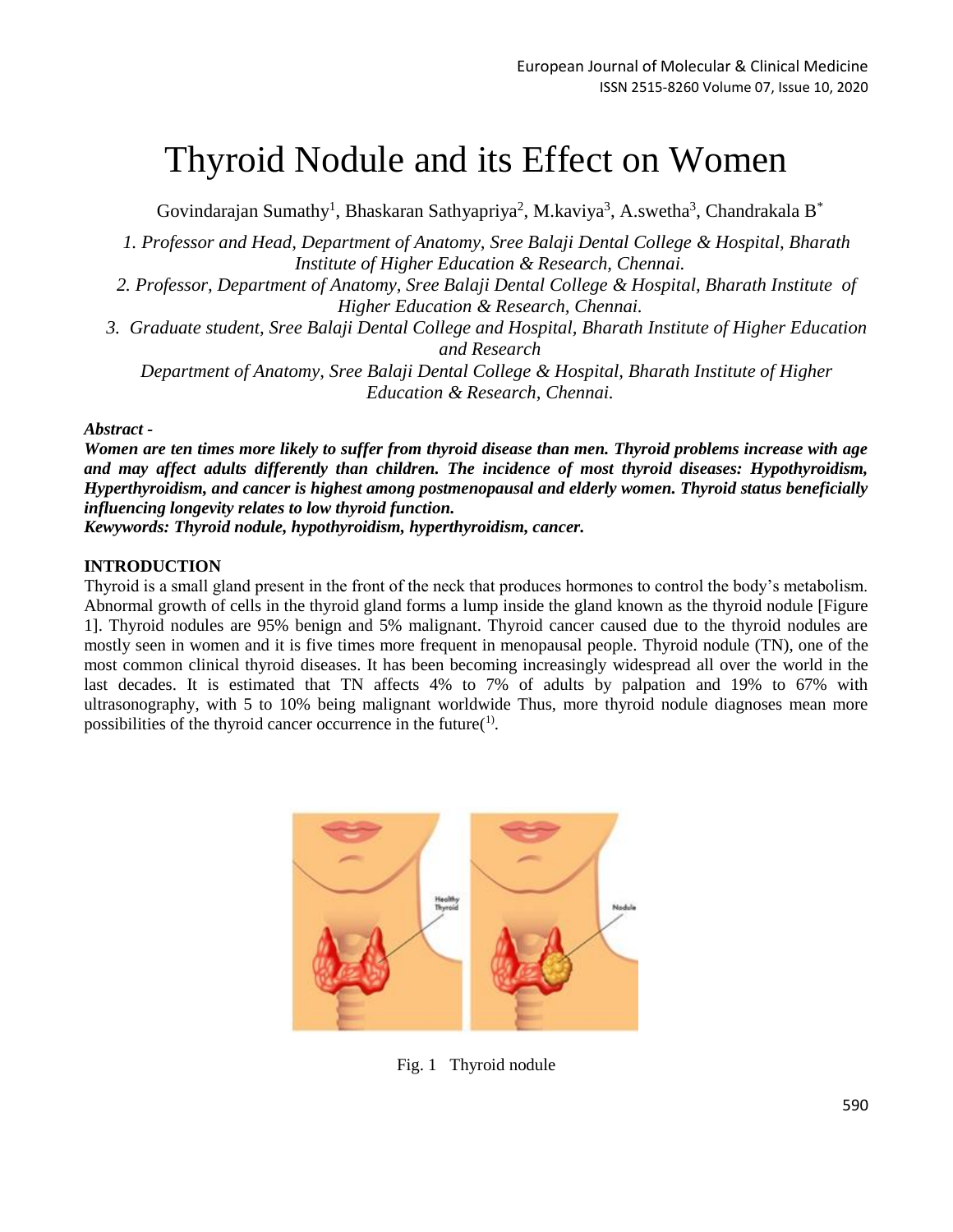# **HYPOTHYROIDISM AND HYPERTHYROIDISM**

Hashimoto's thyroiditis, which is the most common cause of hypothyroidism, is associated with an increased risk of thyroid nodules. Iodine deficiency is also known to cause thyroid nodules*.* Symptoms of hypothyroidism caused by thyroid nodules are persistent fatigue, unexplained weight gain, constipation, sensitivity to cold, dry skin and hair and brittle nails. A toxic thyroid nodule causes hyperthyroidism. This occurs when a single nodule grows on the thyroid gland causing it to become enlarged and produce excess thyroid hormones. If the increased hormone production is coming from a single nodule in the gland, this is called toxic adenoma. Symptoms of hyperthyroidism caused by thyroid nodules are rapid, irregular heartbeat, unexplained weight loss, muscle weakness, difficulty sleeping and nervousness $(2)$ 

## **THYROID DISORDERS IN WOMEN**

The symptoms of hyperthyroidism are similar to that of menopause which includes fatigue, depression, hair loss, hot flashes, insomnia and mood swings. Thyroid disorders are more often diagnosed around the time of menopause or between the ages of 45 and 55.Carcinomas of the thyroid are three-times more frequent in women than in men. It is also seen that lower iodine content in women during pregnancy induces the growth of thyroid nodules $(11)$ 

## **EFFECT OF ESTROGEN ON THYROID**

Estrogen is a potent growth factor both for benign and malignant thyroid cells that may explain the prevalence of thyroid nodules and thyroid cancer (4). Too much estrogen can block the uptake of thyroid hormones leading to symptoms of hypothyroidism. During pregnancy, iodine deficiency, the TSH receptor-stimulating effect of hCG and high estrogen levels are believed to promote growth of benign and malignant nodules. (5)

## **MENOPAUSE AND THYROID HORMONES**

The menopausal transition starts with the menstrual cycle becoming longer. This changes the entire hormonal balance in the body, mainly the thyroid hormones. This causes thyroid to produce less thyroxine (T4) hormone and triiodothyroxine (T3) and more reverse triiodothyroxine (rT3) hormone. Estrogen prevents the conversion of T3 from T4 (6). Low levels of these thyroid hormones, slows the body metabolism and decreases growth or repair of many parts of the body.  $(7)$ 

## **DIABETES IN THYROID DISEASES**

Women with a family history of autoimmune disorders like diabetes are at a higher risk of developing more thyroid nodules. Thyroid hormones contribute to the regulation of

Carbohydrate metabolism and pancreatic function, also diabetes affects thyroid function tests to variable extents.

Type 1 diabetes is an autoimmune disorder. If a person already has an autoimmune disorder, they are more likely to develop another one. For people with type 2 diabetes, the risk is lower. If a person has type 2 diabetes, they are more likely to develop a thyroid disease later in life.<sup>(8)</sup>

#### **TREATMENT**

Treatment depends on the size and type of thyroid nodule. If the nodule is found to produce more thyroid hormones radioactive iodine is used to remove the nodule or thyroid blocking medications are given in such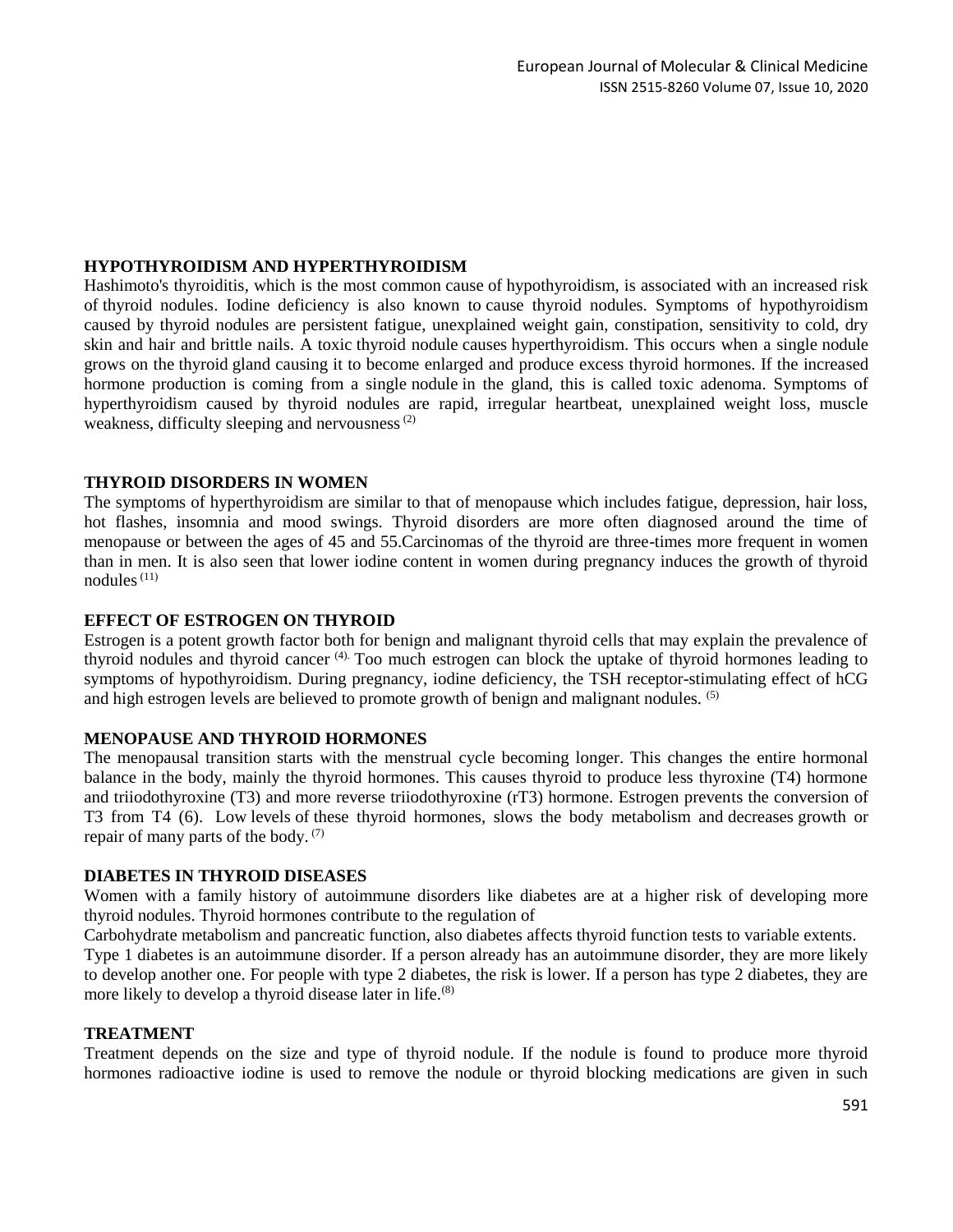cases. Ultrasound is usually done to monitor the thyroid nodule.<sup>(6)</sup>Benign nodules are often monitored by ultrasounds and Biopsy is usually performed to remove the cancerous nodule or the benign nodule that may later turn cancerous. During surgery or biopsy the whole thyroid glands are sometimes removed (thyroidectomy) <sup>(3)</sup>, in such conditions synthetic thyroid hormones are given to maintain the hormone levels.

- Levothyroxine is a replacement hormone for T4 and is a treatment for hypothyroidism $(9)$
- Liothyronine is a replacement hormone for T3. This medication has a short half-life and is taken twice per day in combination with levothyroxine

## **CONCLUSIONS**

Thyroid hormone is responsible for coordinating energy, growth and metabolism in your body. Weight changes and depression are two major symptoms that may indicate women. Prevention is better than cure. So it is better to keep in track of the thyroid functions mainly in women because:

1. Thyroid disorders cause similar symptoms to the menopause

2. Thyroid diseases like hypothyroidism, hyperthyroidism, and cancer are especially frequent in postmenopausal and elderly women

## **REFERENCE**

- 1. Xiaoying Ding ,1,2 Ying Xu,3 Yufan Wang ,1 Xiaohua Li,1 Chunhua Lu,4 Jing Su,1 Yuting Chen,1 Yuhang Ma,1 Yanhua Yin,1 Yong Wu,3 Yaqiong Jin,3 Lihua Yu4 et al. Gender Disparity in the Relationship between Prevalence of Thyroid Nodules and Metabolic Syndrome Components: The SHDC-CDPC Community-Based Study. Mediators of Inflammation.: Volume 2017.
- 2. Kenneth A,Woeber, MD, FRCPE. Update on the management of hyperthyroidism and hypothyroidism. ARCH INTERN MED/VOL160, APR24, 2000. Pg no: 1, 4
- 3. Cooper DS. Revised American Thyroid Association management guidelines for patients with thyroid nodules and differentiated thyroid cancer. Official journal of the American Thyroid Association · November 2009. Pg no: 15
- 4. Ana Paula Santin1 and Tania Weber Furlanetto. Role of Estrogen in Thyroid Function and Growth Regulation. Journal of Thyroid Research. Volume 2011. Pg no: 1
- 5. Michael Derwahl and Diana Nicula. Estrogen and its role in thyroid cancer. Published by Bioscientifica Ltd. 2014.Pg no: 7
- 6. 6.Sudhir Rama Varma, Maher Al Shayeb, Abed El Kaseh, AwadAshekhi, Syed Kuduruthullah, Issmaeledin El Khader.Incidental thyroid nodules an ultrasound screening of the neck region: prevalence & risk factors. 2018. Pg no: 3
- 7. 7.R. Slopien, M. Owecki, A. Slopien, G. Bala, B. Meczekalski. Climacteric symptoms are related to thyroid status in euthyroid menopausal women. Journal of Endocrinological Investigation (2020). 7 August 2019. Pg no: 3, 4
- 8. 8.MirellaHage, Mira S. Zantout, and Sami T. Azar. Thyroid Disorders and Diabetes Mellitus. Journal of Thyroid Research · July 2011. Pg no: 2, 3
- 9. 9.BagherLarijani†, Mohammad Pajouhi, Mohammad HasanBastanhagh, AlirezaSadjadi, ShahriarAghakhani, FarhadZare, NahidSedighi, Mohammad Reza Eshraghian, Amir HosseinNadjafi, Mohammad Reza Amini, HosseinAdibi&Seyed Mohammad Akrami.